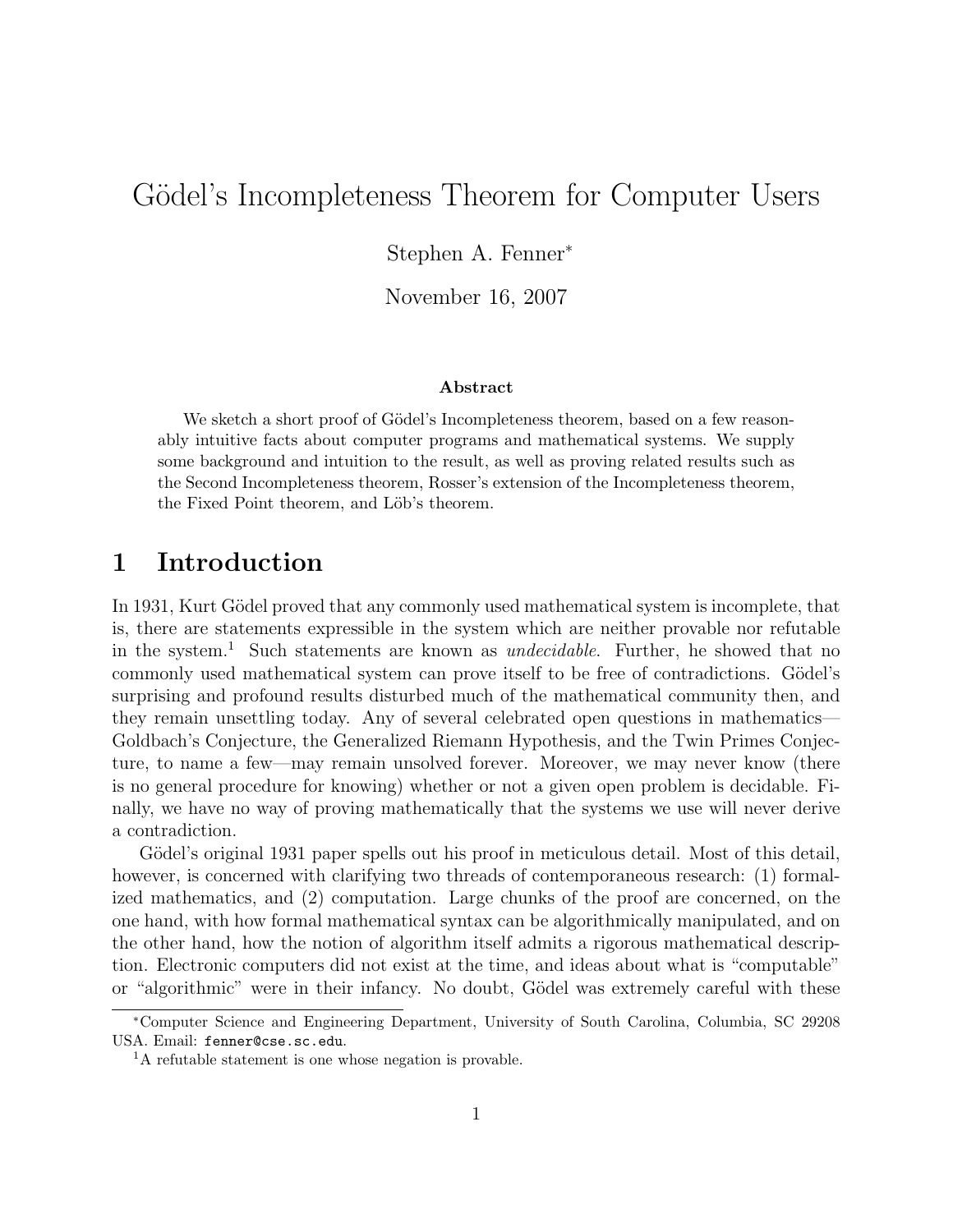concepts in no small part because people at the time had little good intuition about them. The downside of so much detail is that it obscures the conceptually simple crux of the proof.

The current ubiquity of electronic computers and networks in our everyday lives has raised our collective intuition about computation considerably since the 1930s. Computer programmers certainly have a good sense of what computing can accomplish, but even people who just use computers routinely have a pretty good idea as well. This intuition can help us cut through most of the tedious detail in Gödel's original proof, quickly and neatly exposing its core idea. The current exposition will attempt to do this.

### 2 Preliminary Intuitions

I suggest that if you feel you have sufficient background, you skip this entire section on first reading and go straight to Section 4, except for skimming the four definitions of Computational Completeness, Computational Formalizability, Consistency, Computational Soundness, and Completeness later in this section. Section 4 contains the key idea of Gödel's result (cast in terms of computations), which can be understood with very little preparation.

#### 2.1 Formal Mathematics

Mathematics strives to investigate abstract ideas using reasoning that can be agreed upon universally. Mathematicians communicate their results using various systems of notation and of proof. Theorems and proofs written in math journal articles usually mix informal prose, more formal symbolic expressions, and possibly diagrams. The prose and diagrams are useful to save time by appealing to certain clear intuitions on the part of the reader. Intuitions, regardless of how clear they may be to the writer of a proof, may not be shared by all readers, however. In principle, it should be possible to replace all appeals to intuition in a proof by a succession of mathematical formulas, adhering to strict syntactical rules, so that they can be checked for correctness by someone with no intuition for the subject whatsoever. (This strictly formal approach is never done in practice—at least not yet—because formally expressing theorems and proofs would produce formulas so long and cumbersome that checking them without the aid of intuition would tax one's patience, to say the least.) Thus to avoid any crucial dependence on intuition, which may not be universally held, mathematical communication is limited to what can ultimately be expressed completely formally, using a formal mathematical system.

A formal mathematical system consists of two things:

- 1. syntactical rules for expressing mathematical statements as strings of symbols over some alphabet of symbols—not unlike the rules describing correct computer programs written in some programming language—and
- 2. syntactical rules for establishing the truth of certain statements of the system. Truths established in the system are the theorems of the system.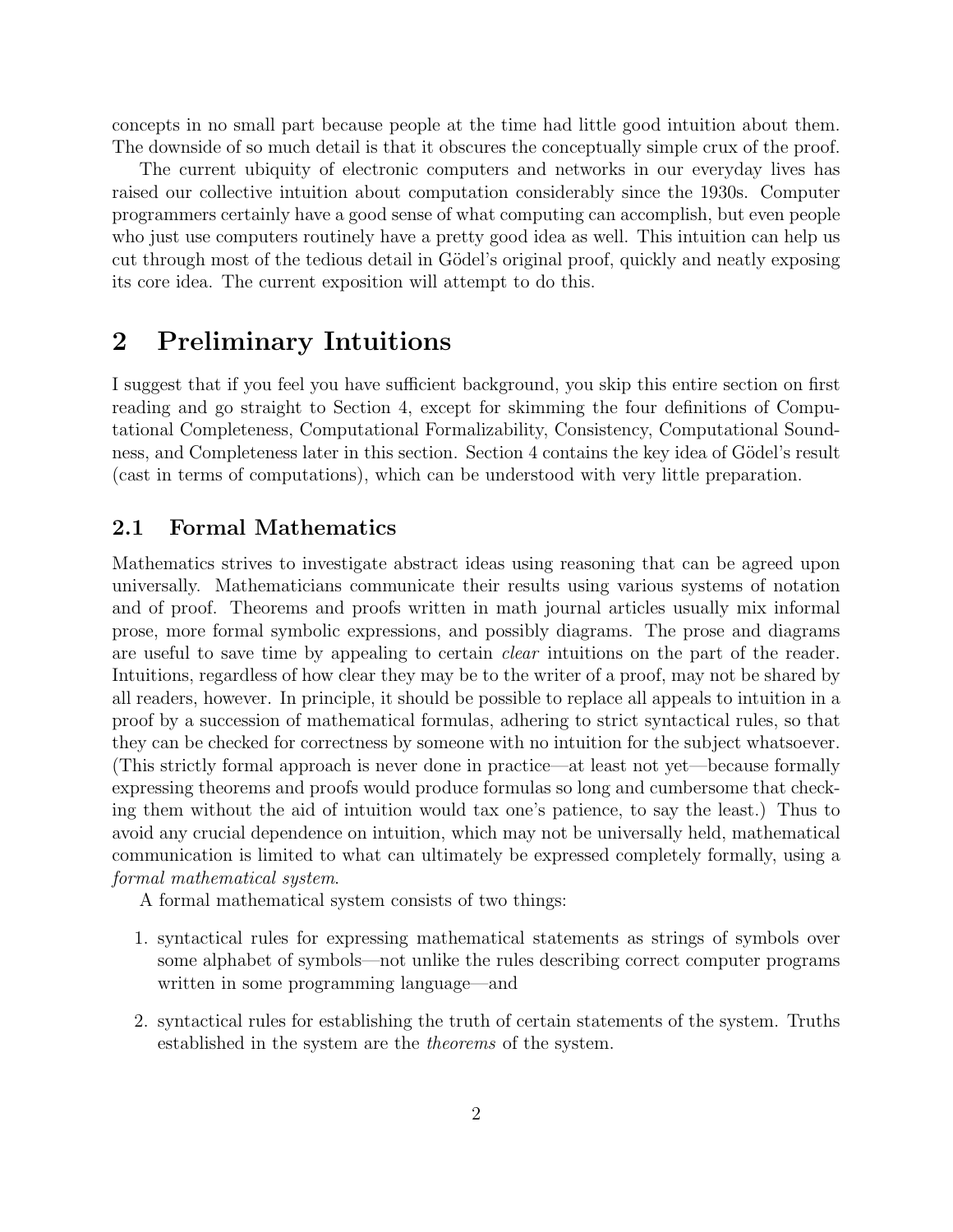The second component usually breaks down into two parts: axioms and rules of inference. Axioms are basic statements in the system that are taken to be true a priori. For example, the formula  $(x + y) + z = x + (y + z)$  might be an axiom expressing the fact that addition is associative. The system should have rules for deciding whether or not a given statement is an axiom based solely on its syntax, disregarding any possible meaning intended for the statement. A rule of inference determines (again, based solely on syntax) when a mathematical statement can be inferred as a newly established truth (i.e., theorem) based on previous theorems. A rule of inference typically used in mathematical systems is modus ponens, written schematically as

$$
\frac{A, A \to B}{B}
$$

The rule states that if A is a theorem and  $A \to B$  is a theorem, then B is also a theorem. We say that B follows from A and  $A \rightarrow B$  by modus ponens. Here, the letters "A" and "B" stand for any statements in the system. The usually intended meaning of " $A \rightarrow B$ " is "A implies  $B$ ," or "if A then  $B$ ," but the key point here is that the correctness of applying modus ponens can be checked based entirely on the syntactical structure of the statements involved, independent of meaning. We'll assume that modus ponens is a rule of inference in all formal systems.

A new theorem  $T$  in the system can thus be established by a finite sequence of statements of the system, where  $T$  is the last statement in the sequence, and each statement in the sequence is either an axiom of the system or else follows from previous statements in the sequence via some rule of inference of the system (e.g., modus ponens). Such a sequence is a (formal) *proof* of T in the system. Theorems are just those statements that have proofs.

A statement that has a proof is *provable* in the system. A statement whose negation has a proof is refutable in the system (i.e., an established falsehood). A system is consistent if no statement of the system can be both proven and refuted by the system. A system is *complete* if every statement of the system can either be proven or refuted. The First Incompleteness result of Gödel, which we'll see in Section 4, states that

Any reasonable [see below] and consistent mathematical system is incomplete, that is, there are statements expressible in the system that can be neither proved nor refuted in the system.

Such statements are called *undecidable* or *formally undecidable* by the system. Gödel actually constructs an undecidable statement for a particular reasonable mathematical system, assumed to be consistent.<sup>2</sup> Actually, this is not quite what Gödel proved. As we will see, he had to assume a property of the system slightly stronger than consistency (but still evidently true for most systems in common use). Subsequent work by Rosser established the statement above as it stands (see Section 7).

The Second Incompleteness result of Gödel (see Section 5) states that

<sup>&</sup>lt;sup>2</sup>Gödel used a formal system P based on Russell and Whitehead's Principia Mathematica. Other more commonly used systems include first-order Peano arithmetic (PA) and Zermelo-Fraenkel set theory (ZFC).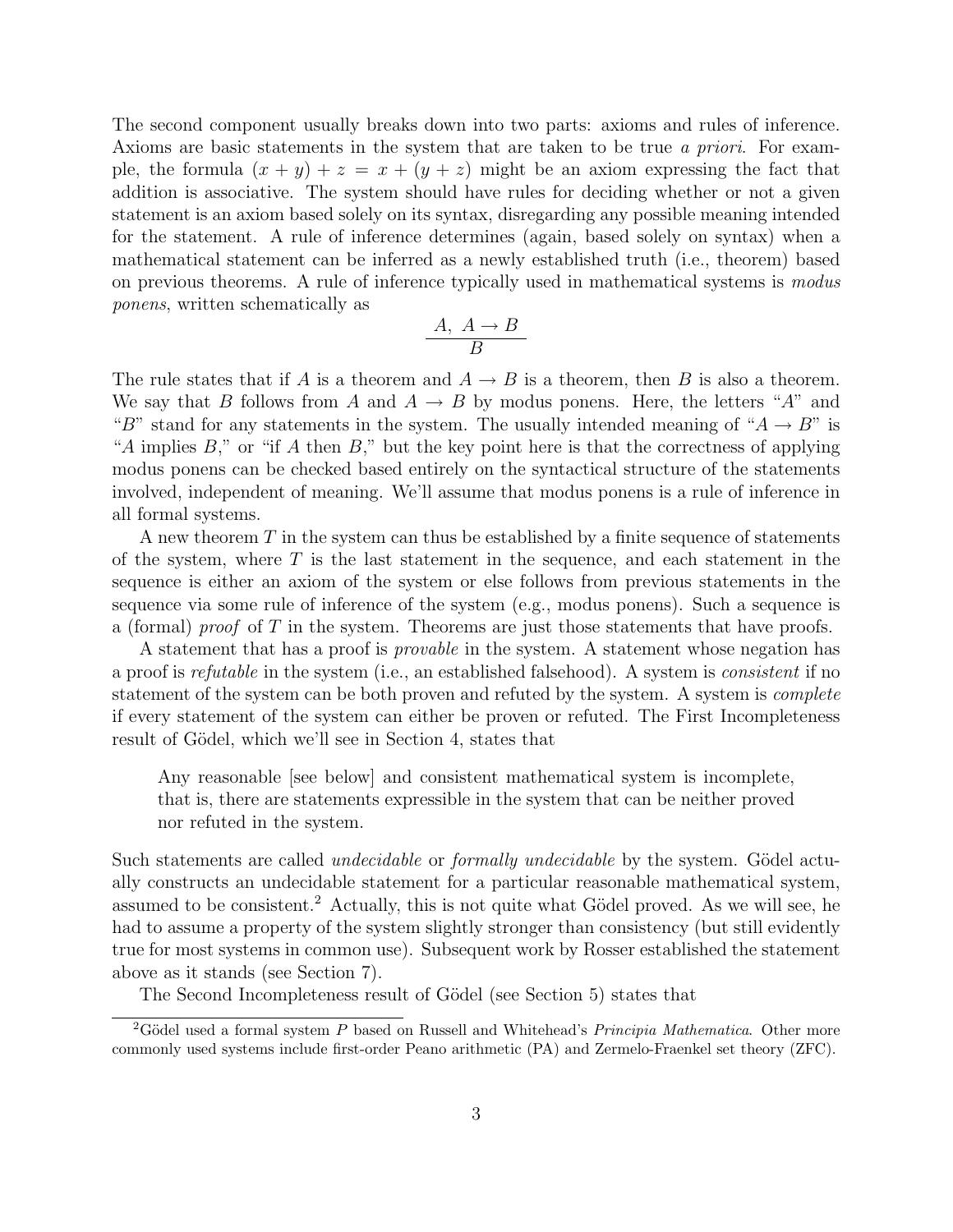No reasonable, consistent mathematical system can prove its own consistency.

Neither of these results would be possible without the concept of a mathematical system with completely formal, syntactic rules for statement manipulation. Such systems are specified to such exactitude that they themselves can become objects of fruitful mathematical study. This is exactly what these two results do: treat mathematical systems as mathematical objects. In the next subsection, we'll see how computer programs can serve as intermediaries for this treatment.

#### 2.2 Computer Programs

When run, computer programs process data. They can read data from, and write data to, various media, such as files on a disk or other computers via a network. They are good at manipulating text. Computer programs are themselves written as text in some kind of programming language, such as Fortran, Cobol, Basic, Lisp, Pascal, Ada, C, C++, Perl, Java, ML, Haskell, Prolog, SmallTalk, Python, Logo, Foxpro, ad infinitum.

Computer programs frequently process their own text (this is how compilers and interpreters work). For example, one program can, when run, read another program in the same language as input from a text file, and do any number of things with it: check its syntax, translate it into machine language (compiling), or simulate its execution (interpreting), to name a few.

#### 2.3 Computer Programs and Mathematics

Computer programs also have highly predictable behavior. What a program does in any finite interval of time is completely determined, in a well-understood fashion, by the program itself and its input. A program's behavior can be expressed mathematically, and many facts about it and its behavior can be proven in commonly used mathematical systems.

On the other hand, we have seen that a formal mathematical system has statements given as strings of text, and purely syntactic rules for manipulating them. So one would expect that various computer programs can be written to process formal mathematics. For instance, a computer program should be able to read a string of text as input and check whether it forms a syntactically correct statement in the formal system, and if so, whether or not it is an axiom of the system. A computer program could read a sequence of statements as input and check whether or not it constitutes a (syntactically) correct proof in the system, relieving humans of this mind-numbingly tedious job. A computer program could also generate statements of the system as output.

Figure 1 depicts this reciprocity between mathematical systems and computer programs. We will exploit it to prove the two incompleteness results, but first we will describe it more carefully.

We fix a programming language (one of those listed earlier, say) and assume that all computer programs we talk about are written in this language. Let  $F$  be some mathematical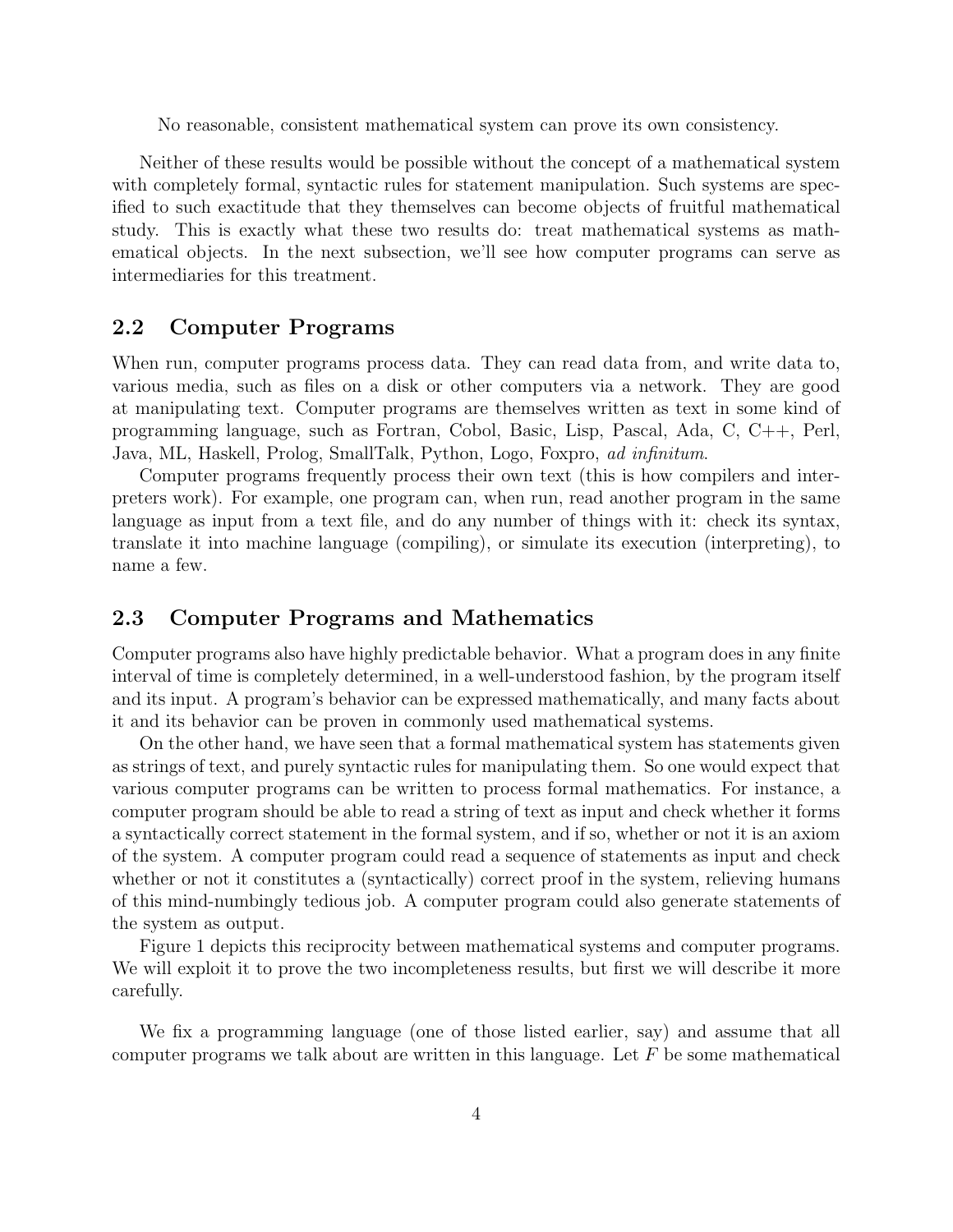

Figure 1: How computer programs and mathematical systems relate to each other

system. Two basic properties we will assume about  $F$ , and any other mathematical system we discuss, are these:

- **Computational Completeness.**  $F$  is strong enough to express and to prove some elementary facts about the behavior of any computer program. In particular, if some computer program halts on some particular input in some given finite number of time steps, then one can express and prove this fact within  $F$ . Also, if the program does not halt on the input in the specified time, then this fact is also provable in  $F$ . Finally, F can prove whether or not a program outputs any particular given value in any given finite period of time. More specifically, if a program outputs some value and then halts without outputting anything else, then  $F$  proves this fact.
- **Computational Formalizability.** The rules of  $F$  can be rendered in a completely formal, rigorous, concrete, "mechanical" way, so that statements and lists of statements in  $F$ can be read, manipulated, and generated by computer programs as described above, and also so that proofs in  $F$  can be checked for correctness by a computer program.

These are not outlandish claims, at least not Computational Formalizability, since formulas and proofs can be specified purely syntactically, and statements and proofs can be stored in, say, a text file that can be read and written by software. As for Computational Completeness, mathematics wouldn't be very useful if it couldn't prove such elementary facts as these. These two properties are exactly what was meant by a "reasonable" system in the statement of the first Incompleteness result, above. (An additional property is needed for the second result; see below.) They restate the reciprocal relationship in Figure 1. If we compose the two arrows together, we see that computer programs can use mathematics to analyze themselves, as shown in Figure 2. The proofs of the two incompleteness results will involve such programs.

We will fix once and for all some arbitrary reasonable (i.e., computationally complete and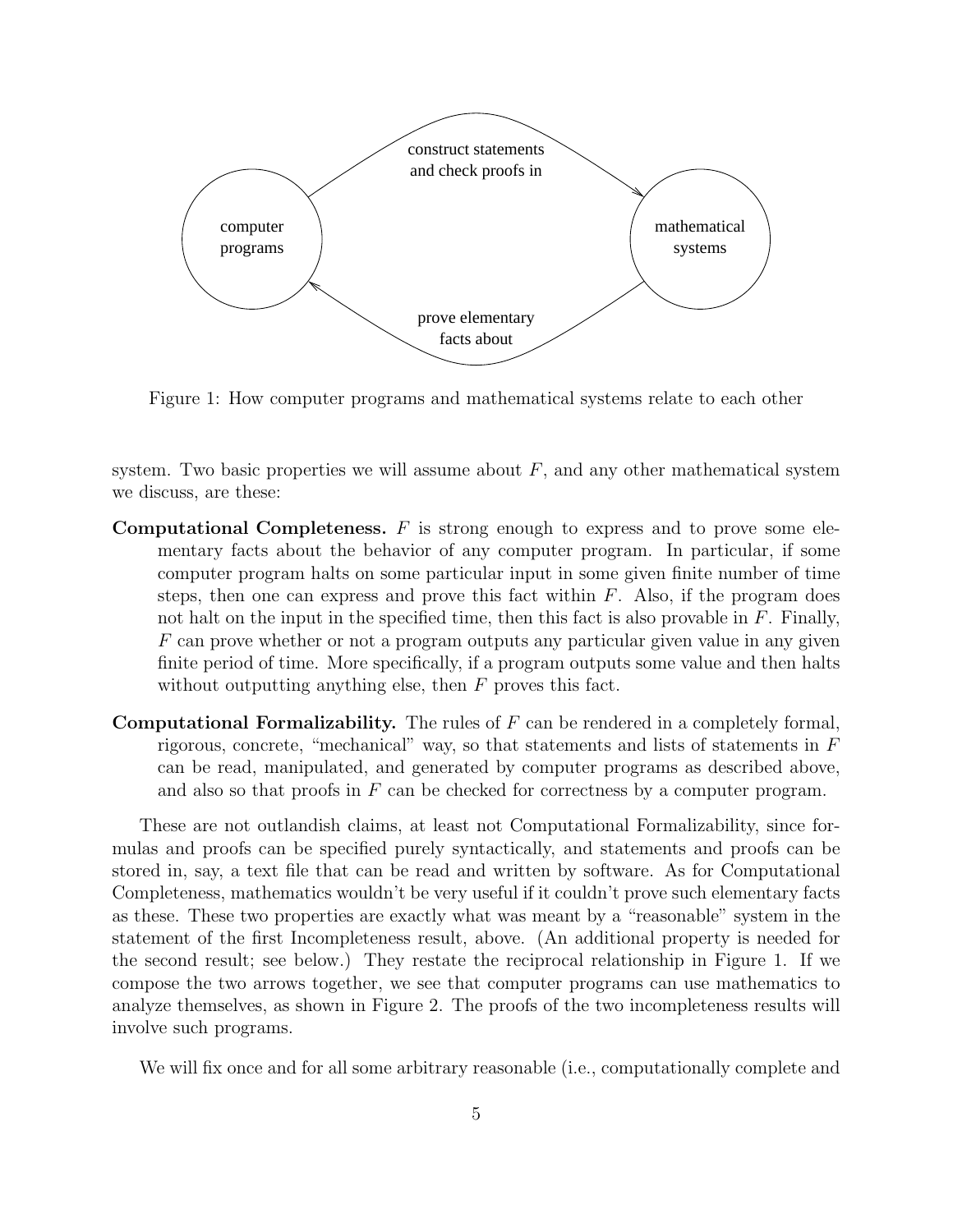

Figure 2: Computer programs can refer to themselves through mathematics.

computationally formalizable) mathematical system  $F$ . The Incompleteness theorem holds for any such F. These systems include first-order Peano Arithmetic (PA) and Zermelo-Fraenkel Set Theory (ZFC), among others.

Since  $F$  is computationally formalizable, we can assume that there are two computer programs W (short for "well-formed formula") and  $B$  (short for "Beweisung," the German word meaning "proof"). W reads a text file s and checks its syntax to determine whether or not s is a statement of the system  $F$ . It outputs "yes" or "no" accordingly, and halts. B reads two text files p and s. It checks the syntax of both files, and if s is a statement of F and p is a correct proof of s, then B outputs "yes" and halts; otherwise, B outputs "no" and halts. B is our proof-checking program, and uses  $W$  as a subroutine.<sup>3</sup>

Also by computational formalizability, we can assume that a program can "cycle through" all possible statements and proofs of  $F$ . After all, statements and proofs are just finite strings of computer text. So for instance we can exaustively generate strings of text one by one, then run  $W$  on each, discarding the ones where  $W$  outputs "no.". Running through all possible text strings can be done as follows: first run through all strings of length zero, then all strings of length one, then all strings of length 2, and so on. There is exactly one string of length zero, namely, the empty string. There are 256 strings of length 1, one for each of the 256 characters in the standard computer (ASCII) character set. There are  $256^2 = 65,536$  strings of length 2, i.e., all possible pairs of ASCII characters, and so on. The point is, for any given length, there are only a finite number of strings of that length, so we will eventually see them all, then move on to the next higher length. Text strings can be of any length, so there are infinitely many of them, and so we cannot run through them all in a finite amount of time. But for any given string s, we will eventually encounter s if we cycle long enough. That is what we mean by "exhaustively."<sup>4</sup>

 $3$ How hard is it to write  $B$ ? Not very. Any student who did well in a class on compilers or automated proof checking could probably write it in a few weeks. B can also be implemented so that it runs fairly efficiently, given the sizes of its inputs.

<sup>&</sup>lt;sup>4</sup>Again, such a cycling program is not hard to write, but it will run a very long time before it gets to any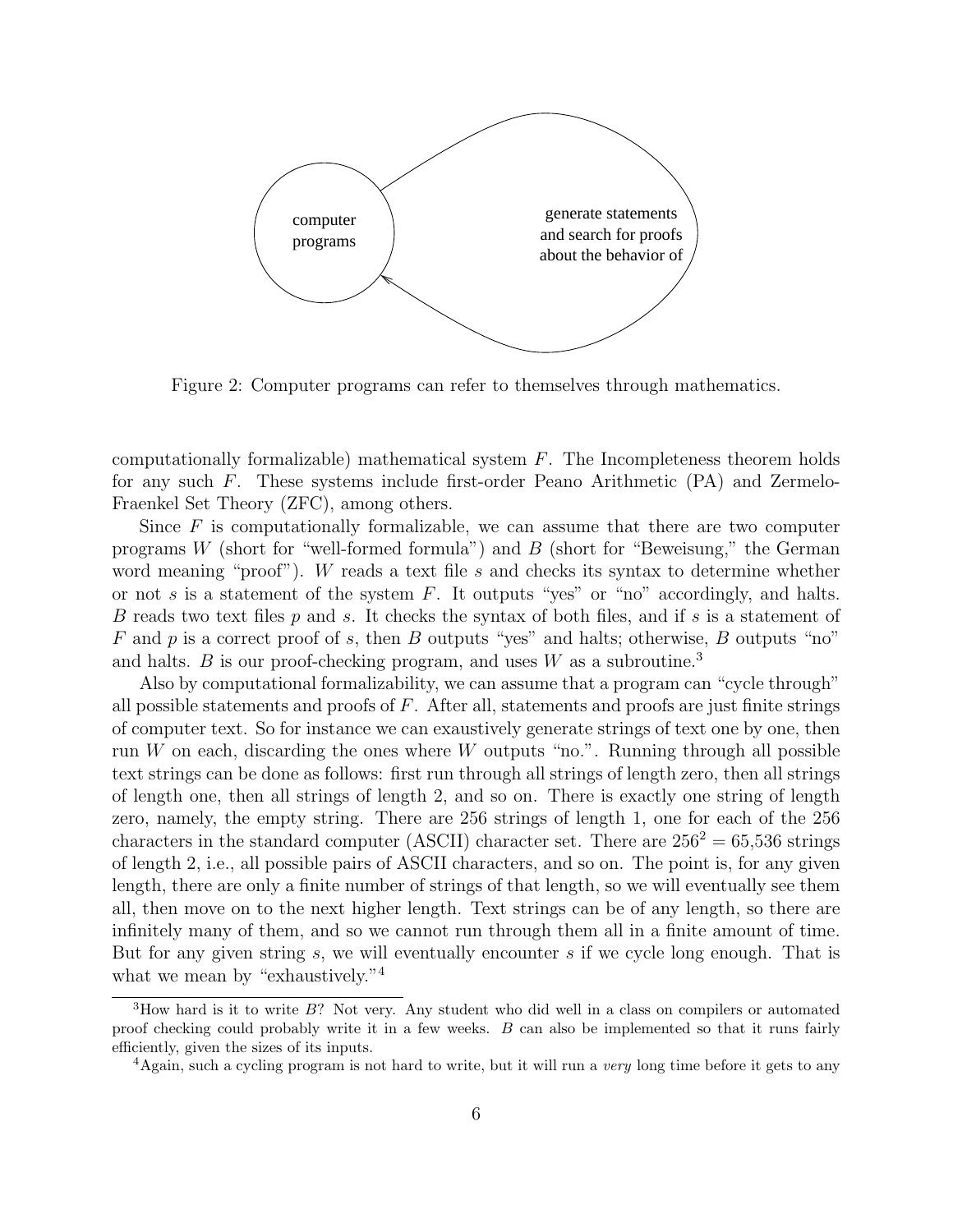### 3 Consistency and Computational Soundness

There is another property that we desire for  $F$ :

Consistency. One cannot prove both a statement and its negation in F.

In other words, one cannot prove a contradiction. Inconsistent systems are not useful, since one can prove *any* statement given a single contradiction. Thus if  $F$  is inconsistent, then all statements in  $F$  are provable, whether or not they are true, so  $F$  is completely trivial and unsuitable for use by mathematicians. The systems mentioned above, PA and ZFC, are (almost) universally believed to be consistent.

Actually, for Gödel's original Incompleteness theorem, we will need a slightly stronger property for  $F$  than mere consistency:

Computational Soundness. If a given program runs forever on a given input, then there is no proof in  $F$  that that program halts on that input.

This is sort of a converse to computational completeness, which says that if a program halts, then  $F$  proves that it halts. Computational soundness means that if  $F$  proves that a program halts, then it really does halt. We would certainly not want  $F$  to be computationally unsound, since it would then prove false statements about the behavior of programs. Computational soundness implies consistency.<sup>5</sup> In Section 7, we will show how to get an undecidable statement based on consistency alone, without this additional assumption.

Finally, for completeness, we recall the following property that  $F$  will almost certainly not have, and give it a bold header:

**Completeness.** Every statement in  $F$  is either provable or refutable in  $F$ .

#### 4 The First Incompleteness Theorem

We are now ready to prove Gödel's first Incompleteness theorem, which we can now state fairly precisely.

**Theorem 1 (Gödel)** Let  $F$  be a computationally complete, computationally formalizable system. If  $F$  is computationally sound, then  $F$  is incomplete.

*Proof.* Let  $P_0$  be a computer program<sup>6</sup> that does the following:

1.  $P_0$  reads as input a program P from a text file (it reads from a file and checks that its contents form a syntactically legitimate program).

nontrivial proof.

<sup>&</sup>lt;sup>5</sup>For those who are technically knowledgeable, computational soundness is equivalent to a restricted form of  $\omega$ -consistency, dealing only with elementary statements about computer programs.

 ${}^6P_0$  would take that student about a month to write.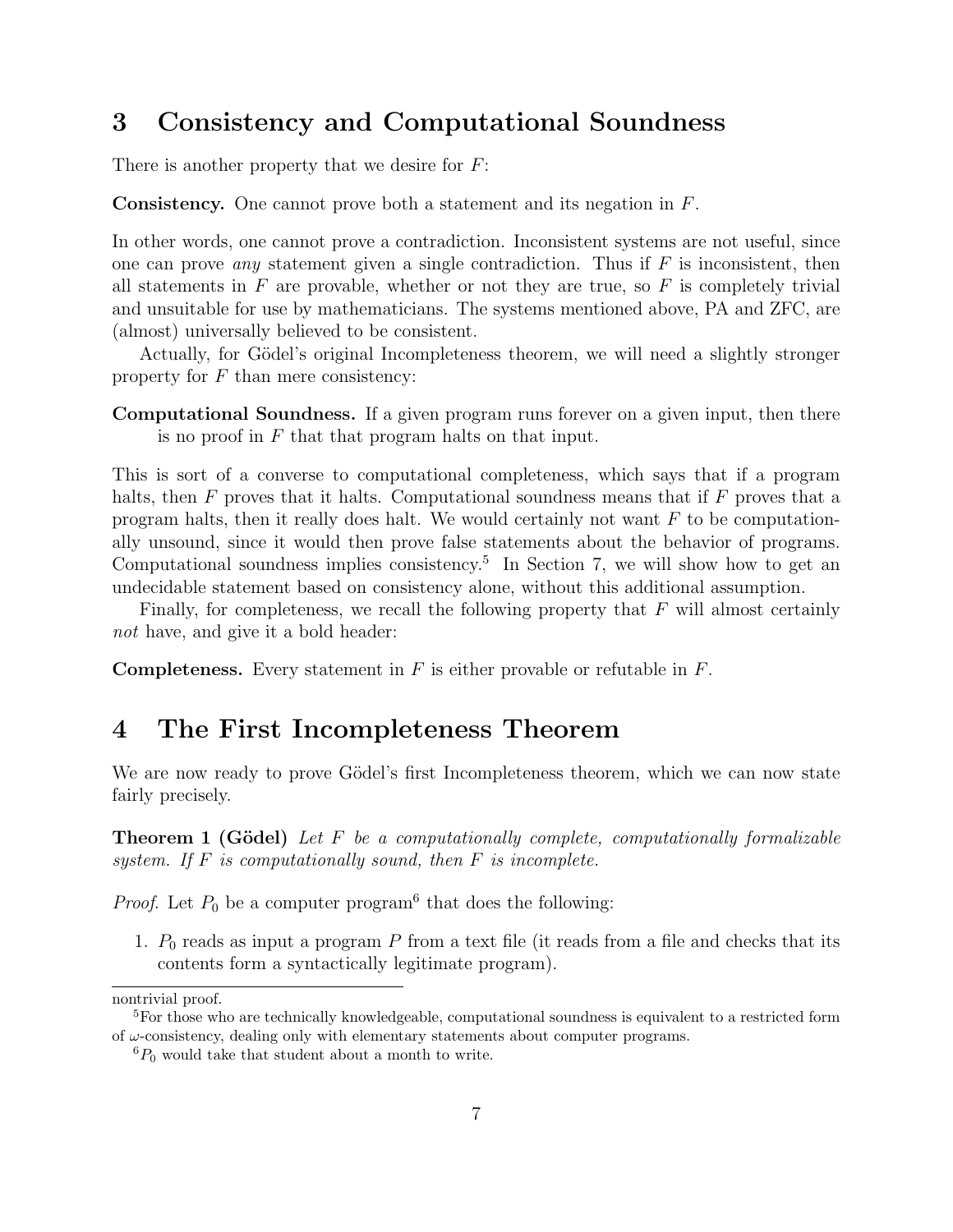2.  $P_0$  constructs a formal statement  $\varphi$  in the system F that asserts the following:

"P does not halt when run on input  $P$ ."

- 3.  $P_0$  cycles through all possible text strings looking for a proof of  $\varphi$  in the system F (using  $B$  as a subroutine).
- 4. If  $P_0$  ever finds a proof of  $\varphi$  in F, then  $P_0$  outputs "P runs forever" and halts. Otherwise,  $P_0$  will never find such a proof, and so it will run forever.

Now suppose we run  $P_0$  on *itself*, i.e., with input  $P_0$ . What can happen? Either  $P_0$  halts on input  $P_0$  or it doesn't. If  $P_0$  halts on  $P_0$ , then we know that F proves the statement,

" $P_0$  halts when run on input  $P_0$ ,"

because F is assumed to be computationally complete. But  $P_0$  halting on input  $P_0$  means that it discovered a proof in  $F$  of the statement,

" $P_0$  does not halt when run on input  $P_0$ ."

Thus  $F$  proves two contradictory statements, and hence  $F$  is inconsistent, let alone computationally unsound.

So since we assume that  $F$  is computationally sound, and hence consistent, it must be that  $P_0$  does not halt on input  $P_0$ . But this means that  $P_0$  never finds the proof it is looking for, namely, a proof in  $F$  of

" $P_0$  does not halt when run on input  $P_0$ ."

Since  $P_0$  checks all possible proofs exhaustively, it must be that no such proof exists. Let G be this last statement above  $(G$  is known as the  $Gödel sentence$ . We must conclude that G is true but unprovable in  $F$ . Note that this conclusion follows from the consistency of  $F$ alone; the computational soundness assumption is not needed here.

Now since F is in addition computationally sound, there likewise can be no proof in  $F$ of the statement,

" $P_0$  halts when run on input  $P_0$ ,"

which is the negation of G. Thus G can neither be proven nor refuted in the system  $F$ .  $\Box$ 

#### 5 The Second Incompleteness Theorem

The argument above might appear paradoxical if taken too informally: we have just proved that G is true but not provable. But didn't we just *prove* that G is true, so G is provable after all? The way out of this paradox leads to Gödel's second Incompleteness theorem.

We actually didn't prove that G is true unconditionally. What we proved, at least in the first part, was the statement,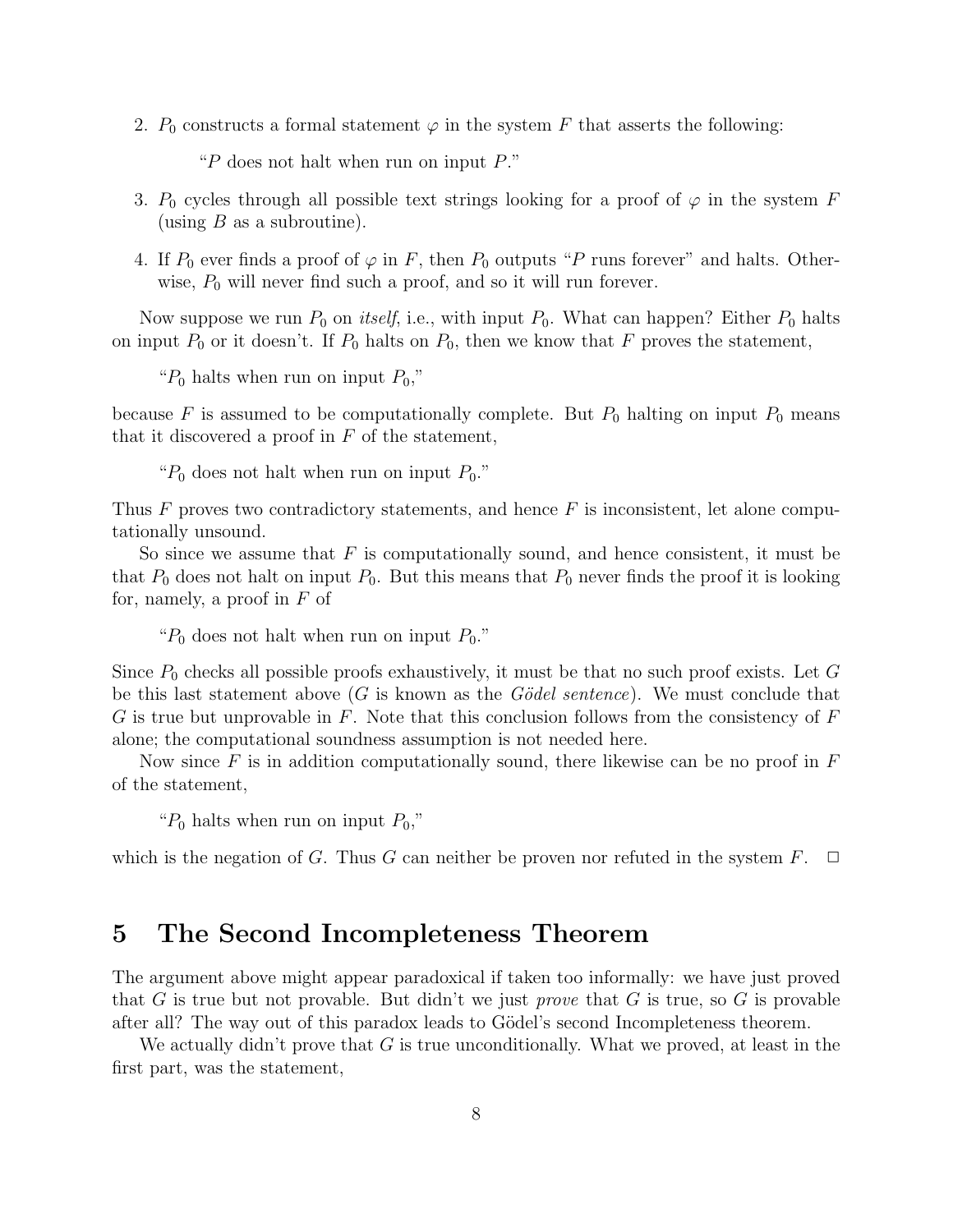"If  $F$  is consistent, then  $G$  is true."

Call this statment  $H_F$ . This  $H_F$  can be expressed formally in F (provided F is computationally complete and computationally formalizable), as we will now see. First we express the statement

" $F$  is consistent"

formally in F. This statement is denoted "Con(F)." Consider a computer program FindContradiction that halts if and only if  $F$  is inconsistent: FindContradiction searches exhaustively for a proof in  $F$  of some contradiction, i.e., a statement and its negation. If FindContradiction ever finds such a proof, it halts; otherwise, it runs forever. Such a program exists because of the computational formalizability of F. But then  $Con(F)$  is just equivalent to the statement,

"FindContradiction does not halt,"

which is formally expressible in  $F$  by computational completeness. So we can just *define*  $Con(F)$  to be the formal rendering in F of this statement, "FindContradiction does not halt." But now  $H_F$  is of the form, " $Con(F) \to G$ ," so  $H_F$  is formally expressible in F.

Now let's make another reasonable assumption about  $F$ :

**Formal Reflection (I).**  $H_F$  is provable in  $F$ .

That is, F is strong enough to capture the informal proof of  $H_F$  we gave in the last section.  $(PA, ZFC, and many other systems all share this additional property.)$  So in F there is a proof of  $H_F$ . But we already know that there is no proof of G in F, provided F is consistent. The only way to reconcile these two facts is for there to be no proof in F of  $Con(F)$ . For if there were a proof of  $Con(F)$  in F, then combining this proof with the proof for  $H_F$  and then using modus ponens would immediately yield a proof of  $G$  in  $F$ , which we already know cannot exist if  $F$  is consistent. Thus we've shown the following.

**Theorem 2 (Gödel)** If F is computationally complete, computationally formalizable, consistent, and formally reflective  $(I)$ , then  $Con(F)$  is not provable in F.

Of course, if F is inconsistent, then  $Con(F)$  is provable in F, since all statements are provable in F.

If F is also computationally sound, then  $Con(F)$  is not refutable in F, either. To see this, consider our computer program FindContradiction above. Since  $F$  is computationally sound, it is also consistent, so FindContradiction will run forever. Thus by computational soundness,  $F$  does not prove the statement,

"FindContradiction halts,"

which is just the negation of  $Con(F)$ . So  $Con(F)$  is formally undecidable.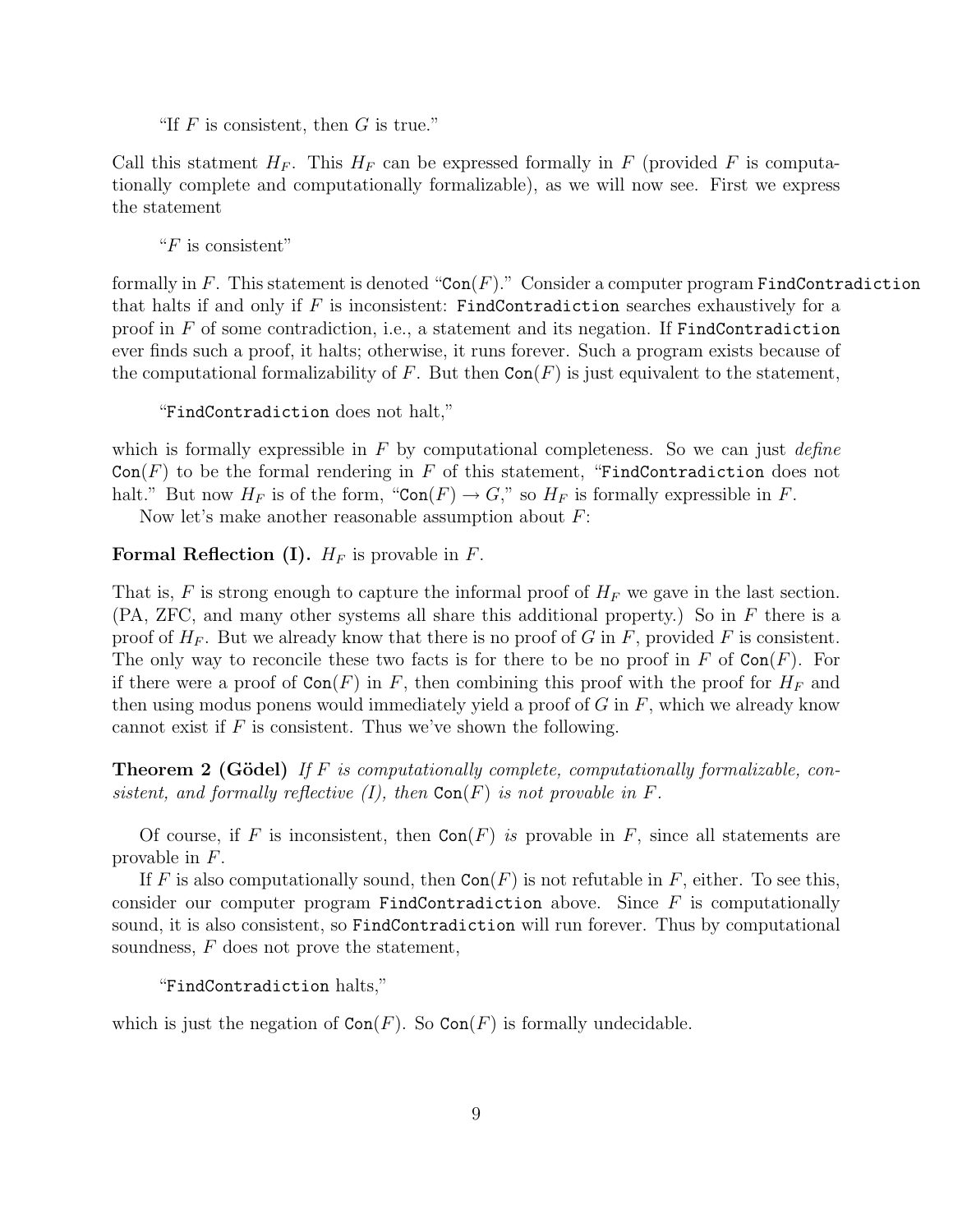### 6 Stronger Systems

We can neither prove nor refute G in F, assuming F is computationally sound. Can we prove G in a stronger system? Perhaps the problem with  $F$  is that it is too weak. Can we strengthen  $F$  to a new consistent system  $F'$  which can decide the statements that cannot be decided in F? We can always add G as a new axiom to F, for example. Then G is trivially true in the stronger system, which is still consistent. Perhaps more systematically, we can add  $Con(F)$  as a new axiom to F, to get a new consistent system F' that proves G and perhaps many other statements undecidable in  $F$ . The problem is that  $F'$  will itself be subject to the Incompleteness theorem, so  $F'$  will have its own share of undecidable statements. We could then add  $Con(F')$  as a new axiom, obtaining a new system  $F''$ , and so on. This process will never end up with a complete system, since whenever we stop, the system we've built is still susceptible to the Incompleteness theorem.

Incidentally, if we add the negation of G as a new axiom to F, we also get a consistent system. This new system is not computationally sound, however, because it proves (axiomatically) the statement,

" $P_0$  halts when run on input  $P_0$ ,"

which is false.

## 7 Rosser's Extension

In Section 4 we constructed a statement G that is undecidable in the system  $F$ , but we had to assume the hypothesis that  $F$  is computationally sound, which (as we just saw) is strictly stronger than just assuming that  $F$  is consistent. Can we get an undecidable statement just on the assumption that  $F$  is consistent? Yes we can, via a trick due to Rosser.

We describe a computer program  $P_1$  that is similar to  $P_0$ , but that differs from  $P_0$  in a few crucial details. The new trick is to look simultaneously for a proof of a statement and a proof of the statement's negation.  $P_1$  behaves as follows:

- 1.  $P_1$  reads as input a program  $P$  from a text file (it reads from a file and checks that it constitutes a legitimate program).
- 2.  $P_1$  constructs two formal statements in the system  $F$ :

 $\varphi_1$  = "P outputs 'yes' when run on input P,"

and

 $\varphi_2$  = "P does not output 'yes' when run on input P."

Note that  $\varphi_2$  is just the negation of  $\varphi_1$ .

3.  $P_1$  cycles through all possible text strings looking for either a proof of  $\varphi_1$  or a proof of  $\varphi_2$  in the system F (using B as a subroutine).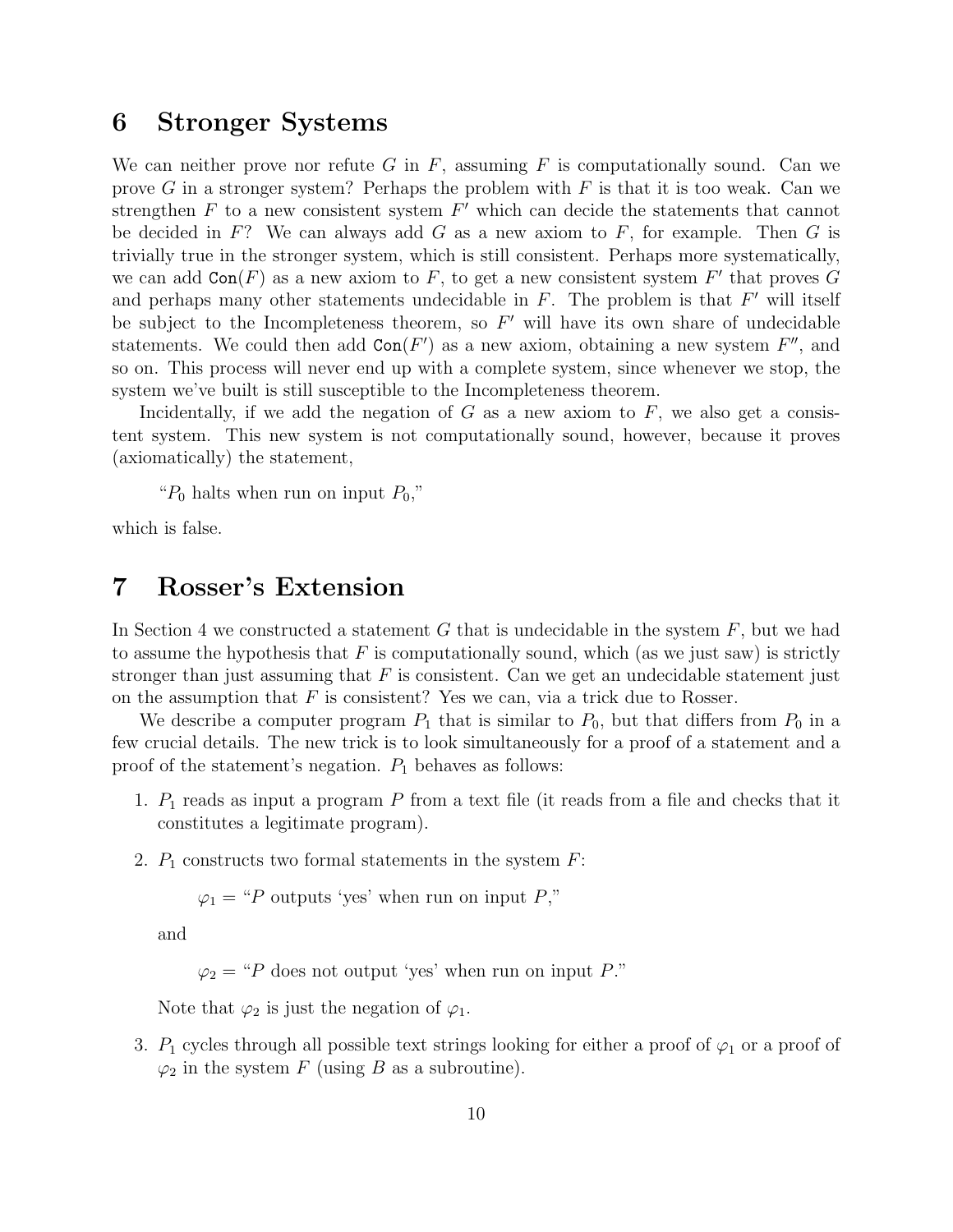4. If  $P_1$  finds a proof of  $\varphi_1$  in F, then  $P_1$  immediately outputs "no" and halts, without looking any further. If  $P_1$  finds a proof of  $\varphi_2$  in F, then  $P_1$  immediately outputs "yes" and halts, without looking any further. Otherwise,  $P_1$  will never find a proof of either statement, and so it will run forever without outputting anything.

Assume that  $F$  is consistent. As we did in Section 4, we now consider what can happen when  $P_1$  runs on input  $P_1$ . Suppose first that  $P_1$  outputs "yes." Then it must have found a proof in  $F$  of the statement,

" $P_1$  does not output 'yes' when run on input  $P_1$ ."

But by the computational completeness of  $F$ , there is also a proof in  $F$  of this statement's negation, namely,

" $P_1$  outputs 'yes' when run on input  $P_1$ ."

Thus  $F$  is inconsistent, contrary to our assumption. So suppose then that  $P_1$  outputs "no." Then  $P_1$  found a proof in F of

" $P_1$  outputs 'yes' when run on input  $P_1$ ."

But in this case  $P_1$  halts without outputting "yes," and so by computational completeness, F also proves the statement,

" $P_1$  does not output 'yes' when run on input  $P_1$ ,"

which just negates the statement above it. Thus  $F$  is inconsistent in this case as well.

So we must have that  $P_1$  runs forever. This means that there is no proof in  $F$  of either of the previous two statements, since  $P_1$  did not find one. That is, the statement,

" $P_1$  outputs 'yes' when run on input  $P_1$ "

is neither provable nor refutable in F. This statement is called the Rosser sentence and is denoted by  $R$ . We have shown

**Theorem 3 (Rosser)** If formal system  $F$  is computationally complete, computationally formalizable, and consistent, then R is neither provable nor refutable in F.

Note that we only used the assumption that  $F$  is consistent to show that  $R$  is undecidable; we did not need the further assumption that  $F$  is computationally sound.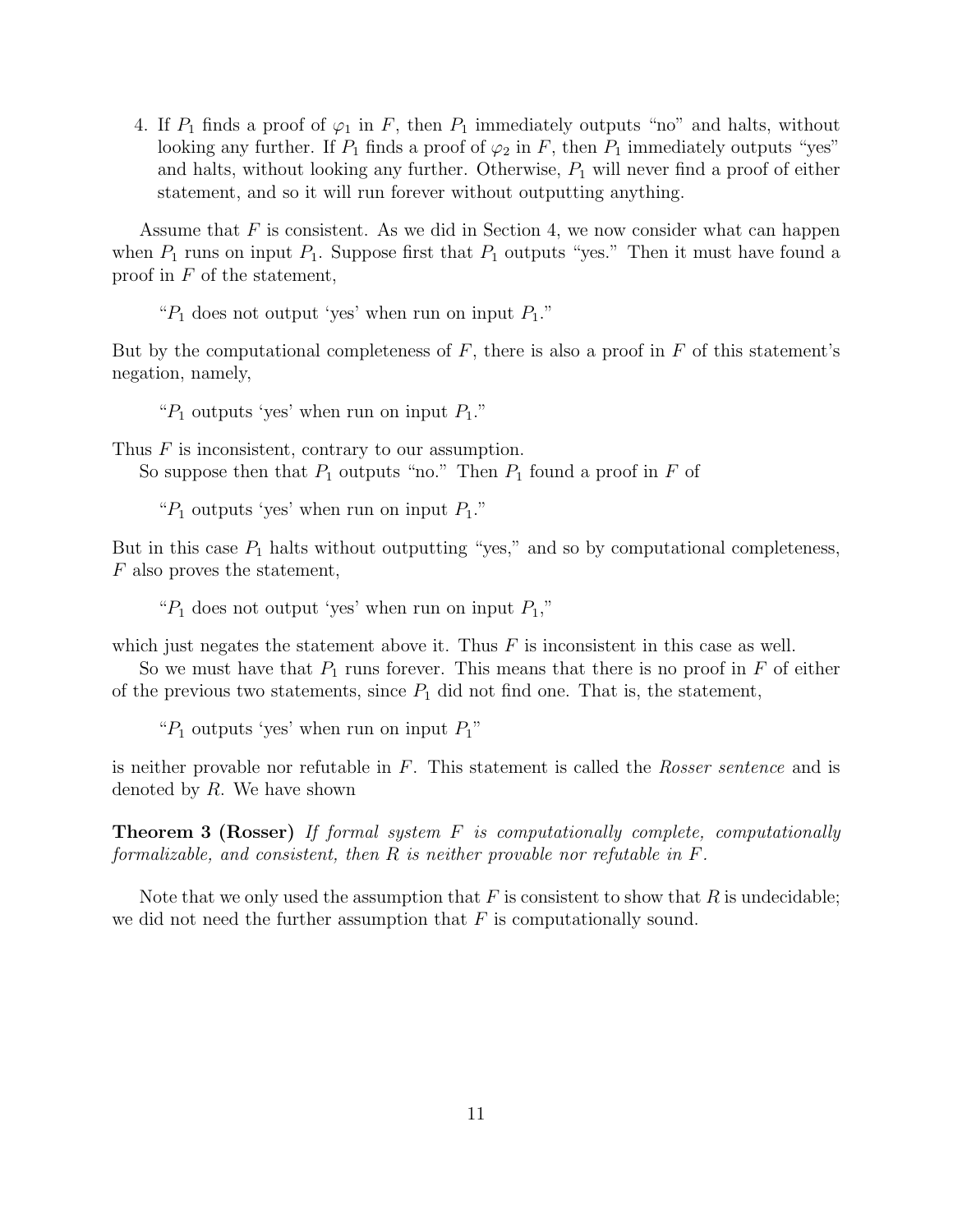## 8 A Fixed Point Theorem

All the results above and more are special cases of a simple yet powerful theorem about reasonable systems  $F$ , together with some assumptions about  $F$  being strong enough to capture certain forms of elementary reasoning. The theorem, known as the Fixed Point Theorem, asserts that for any F-expressible property  $\varphi$ , there is a statement in F which is essentially says, "I have property  $\varphi$ ." We can, for instance, apply the Fixed Point Theorem to properties such as "is not provable" to immediately get the first Incompleteness theorem. We give some background first before stating and proving the Fixed Point Theorem.

Until now, we've been assuming that statements in  $F$  are simple assertions of fact, and have a single truth value, i.e., either true or false. More generally, a *formula* or *predicate* in F is a statement that may have one or more placeholders that can refer to objects that are supplied later. For example, the formula,

" $x$  is a prime integer"

has a single placeholder x that potentially stands for any object. We sometimes call x a free variable. The formula above does not have a truth value as it stands; it only acquires a truth value when some object is substituted for  $x$ , and the truth value depends on the object. So,

"17 is a prime integer"

is a true statement, whereas

"8 is a prime integer"

and

"Arnold Schwarzenegger is a prime integer"

are false statements. A formula with no free variables is called a closed formula or sentence, so the above three statements are sentences. Sentences have definite truth values; formulas with free variables only have "potential" truth values. We say that an object *satisfies* a formula if substituting the object for the free variable  $x$  makes the formula true. Thus 17 satisfies the formula, "x is a prime integer," but 8 and Arnold Schwarzenegger do not.

A formula may contain more than one variable, or the same variable in more than one place. The same object must be substituted for each occurrence of the same variable. For example, consider the two formulas,

" $x$  is a program that halts when run on input  $x$ "

and

" $x$  is a program that halts when run on input  $y$ ."

If we substitute the program  $FindProof$  for x in the first formula, we must make the same substitution at both occurrences of  $x$ , yielding the statement,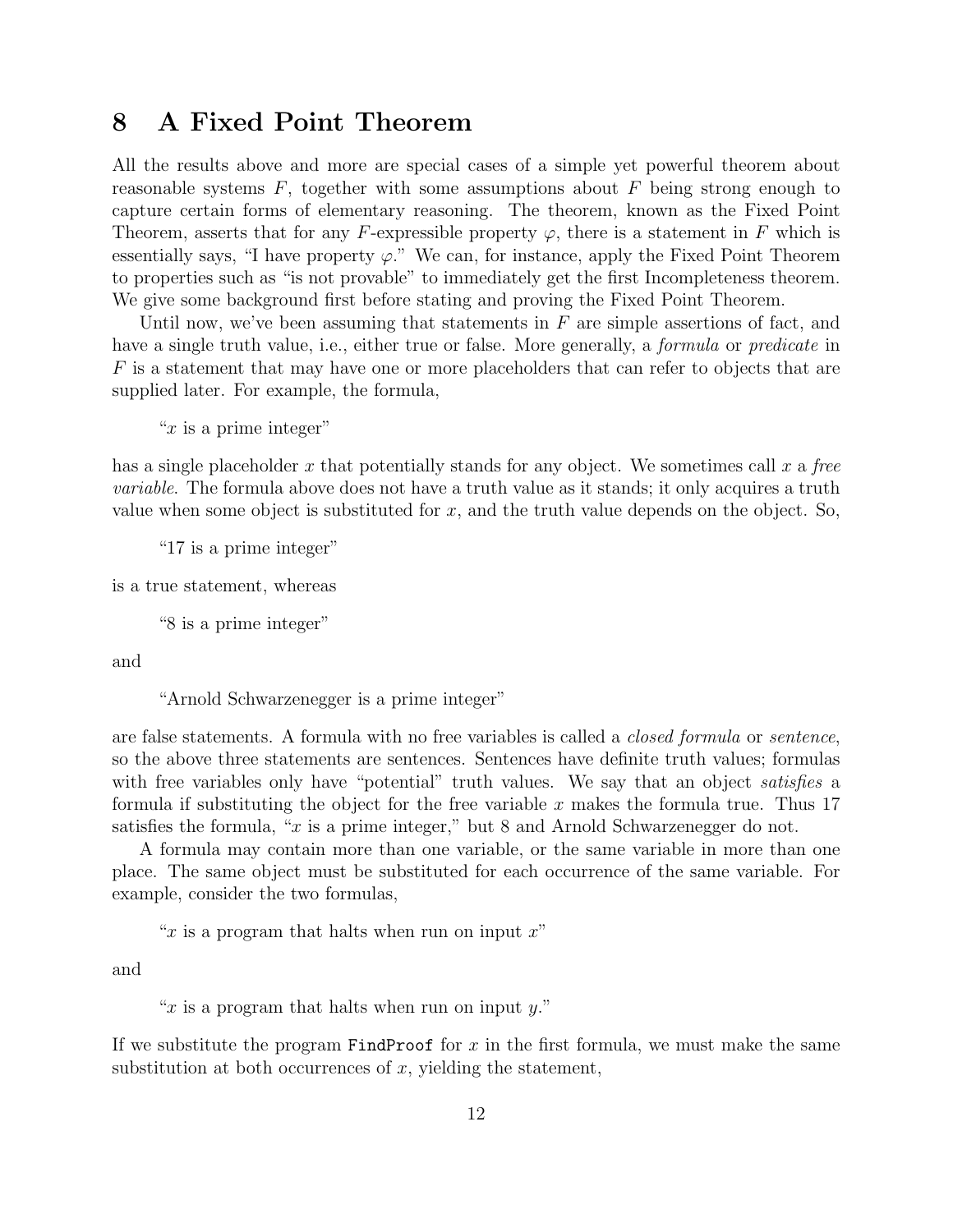"FindProof is a program that halts when run on input FindProof."

This statement is false, since FindProof only halts when given a provable statement, but FindProof is a program, not a statement.<sup>7</sup> We could rephrase the first formula as,

" $x$  is a program that halts when run on itself as input."

We can make different substitutions for  $x$  and for  $y$  in the second formula, however:

"FindProof is a program that halts when run on input  $0 = 0$ "."

This is a true statement.

As we just saw, formulas of  $F$  can also be treated as objects, since they are just strings of text, and  $F$  can say things about them. For example, the formula,

" $x$  is a (syntactically correct) formula"

is formally expressible in F. This fact follows from computational completeness: Let  $W_f$  be a program that reads a text string as input, checks its syntax, and outputs "yes" if the string conforms to the syntax of a formula of  $F$ , and "no" otherwise. Then the formula above can be rendered into the equivalent form,

" $W_f$  outputs 'yes' on input x,"

which is more clearly seen to be expressible in  $F$  because  $F$  is computationally complete.

Here's one final example. By computational completeness, the formula,

" $x$  is a formula with no free variables"

is expressible in  $F$ , because we can imagine a program that first checks that its input is a formula, then checks that it has no free variables. The formula becomes a true statement when "1 + 1 = 3" is substituted for x, and it becomes false when " $x + 1 = 3$ " is substituted for x. If we write out a formula where another formula is substituted for a free variable, we keep our substituted formula in quotes to be clear that it is an object and not part of the larger formula. For example,

" $x + 1 = 3$ ' is a formula with no free variables"

is how we would write the false statement above. This use of quotes is significant because it can make subtle distinctions. For example,

" $x$  is variable name"

is a formula with a free variable  $x$ , whose truth value depends on what object is substituted for  $x$ . Whereas,

<sup>&</sup>lt;sup>7</sup>We assume that the allowed syntax for computer programs and the allowed syntax for statements of  $F$ are mutually exclusive, so that a program can never be mistaken for a formula or vice versa.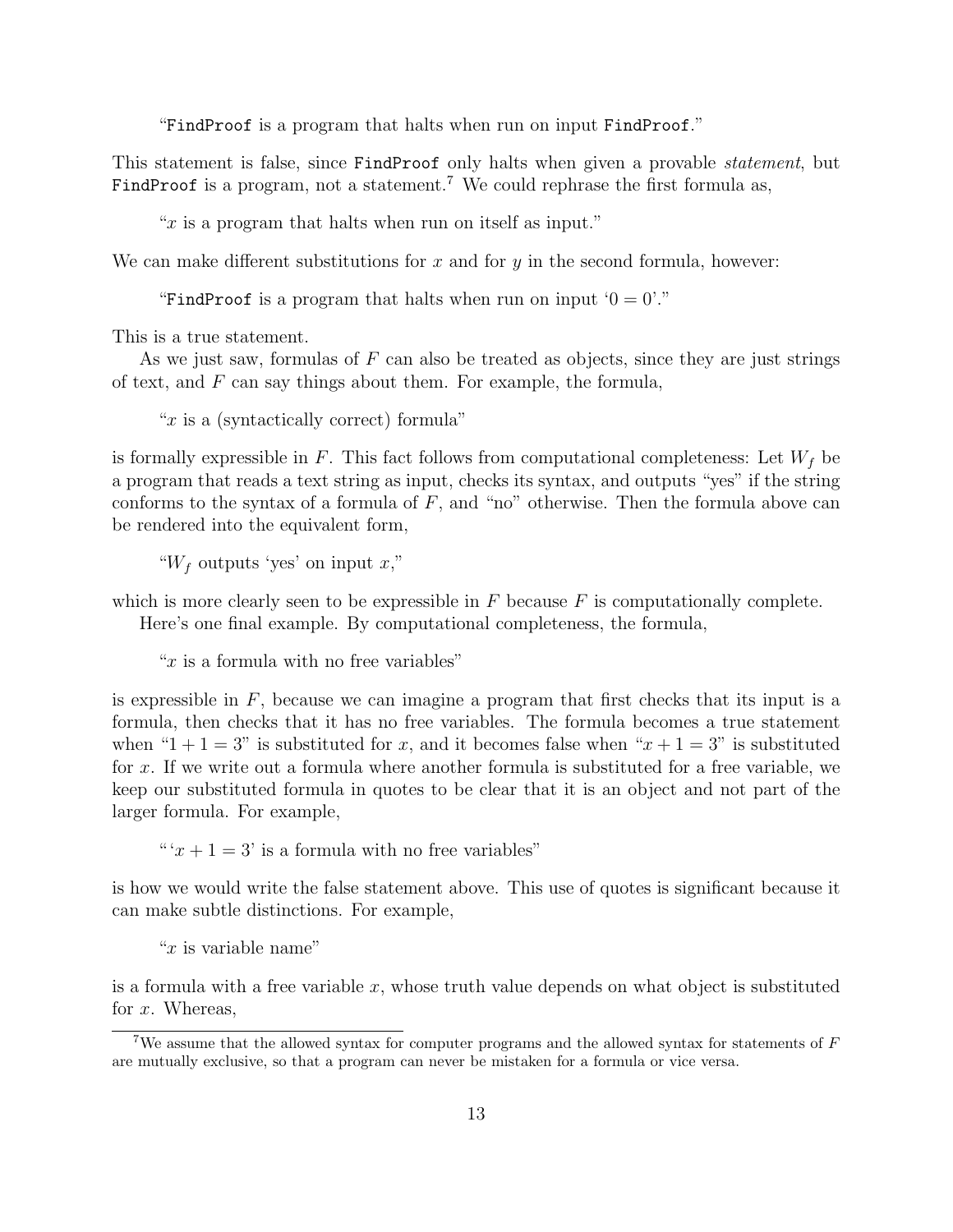"  $x'$  is variable name"

is a true sentence that refers to the string object " $x$ ," which is indeed a variable name.

We are now ready to state the Fixed Point Theorem.

**Theorem 4 (Fixed Point Theorem)** Suppose that F is computationally complete and computationally formalizable. Let  $\varphi$  be any formula of F with only one free variable x (which nevertheless may occur any number of times in  $\varphi$ ). There exists a sentence  $G_{\varphi}$  of F such that F proves the statement,

" $G_{\varphi}$  is true if and only if  $G_{\varphi}$ ' satisfies  $\varphi$ ."

We can restate this more succinctly. Given  $\varphi$  as above, for any object o, we'll let " $\varphi$ (o)" denote the sentence obtained by substituting o for the variable x in  $\varphi$ . Theorem 4 says that there is a sentence  $G_{\varphi}$  that is provably (in F) equivalent to  $\varphi({}``G_{\varphi}"')$ . In other words, there is a sentence  $G_{\varphi}$  that "says," " $\varphi$  holds for me," or, "I have property  $\varphi$ ," or "I satisfy  $\varphi$ ," or any number of equivalent rephrasings, and this fact is provable in F. We say that  $G_{\varphi}$  is a fixed point of the formula  $\varphi$ .

*Proof.* Let S be a program that does the following:

- 1. S reads a string of text  $\sigma$  as input.
- 2. S checks whether  $\sigma$  is a formula of F with at most one free variable x, and if not, S halts with no output.
- 3. Otherwise, S finds every occurrence of the free variable  $x$  and replaces it with the string " $\sigma$ " (including the quotes), producing the sentence  $\sigma$  (" $\sigma$ "), which it outputs and then halts.

The program S exists by computational formalizability. Suppose  $\varphi$  is the formula given in the statement of the Theorem. Let  $\xi_{\varphi}$  be the formula,

"S outputs something when run on input x, and this output satisfies  $\varphi$ ."

By computational completeness,  $\xi_{\varphi}$  is formally expressible in the system F. It is a formula with one free variable x. Now we define  $G_{\varphi}$  to be the output of S on input  $\xi_{\varphi}$ . Letting " $\iff$ " denote "if and only if," the following equivalences are provable in F:

$$
G_{\varphi} \iff \xi_{\varphi}(\text{``}\xi_{\varphi}\text{''}) \iff \varphi(\text{``}\xi_{\varphi}(\text{``}\xi_{\varphi}\text{''})\text{''}) \iff \varphi(\text{``}G_{\varphi}\text{''}).
$$

The first and third equivalences hold because  $G_{\varphi}$  and  $\xi_{\varphi}$  (" $\xi_{\varphi}$ ") are the same formula, and thus the left- and right-hand sides are the same string, making the equivalence a logical tautology in each case. The second equivalence comes from substituting " $\xi_{\varphi}$ " for x in the formula  $\xi_{\varphi}$ , and noting that in this case F proves that S outputs " $\xi_{\varphi}$  (' $\xi_{\varphi}$ ')" and nothing else.  $\Box$ 

How are Gödel's and Rosser's theorems special cases of Theorem 4? Let FindProof be the program that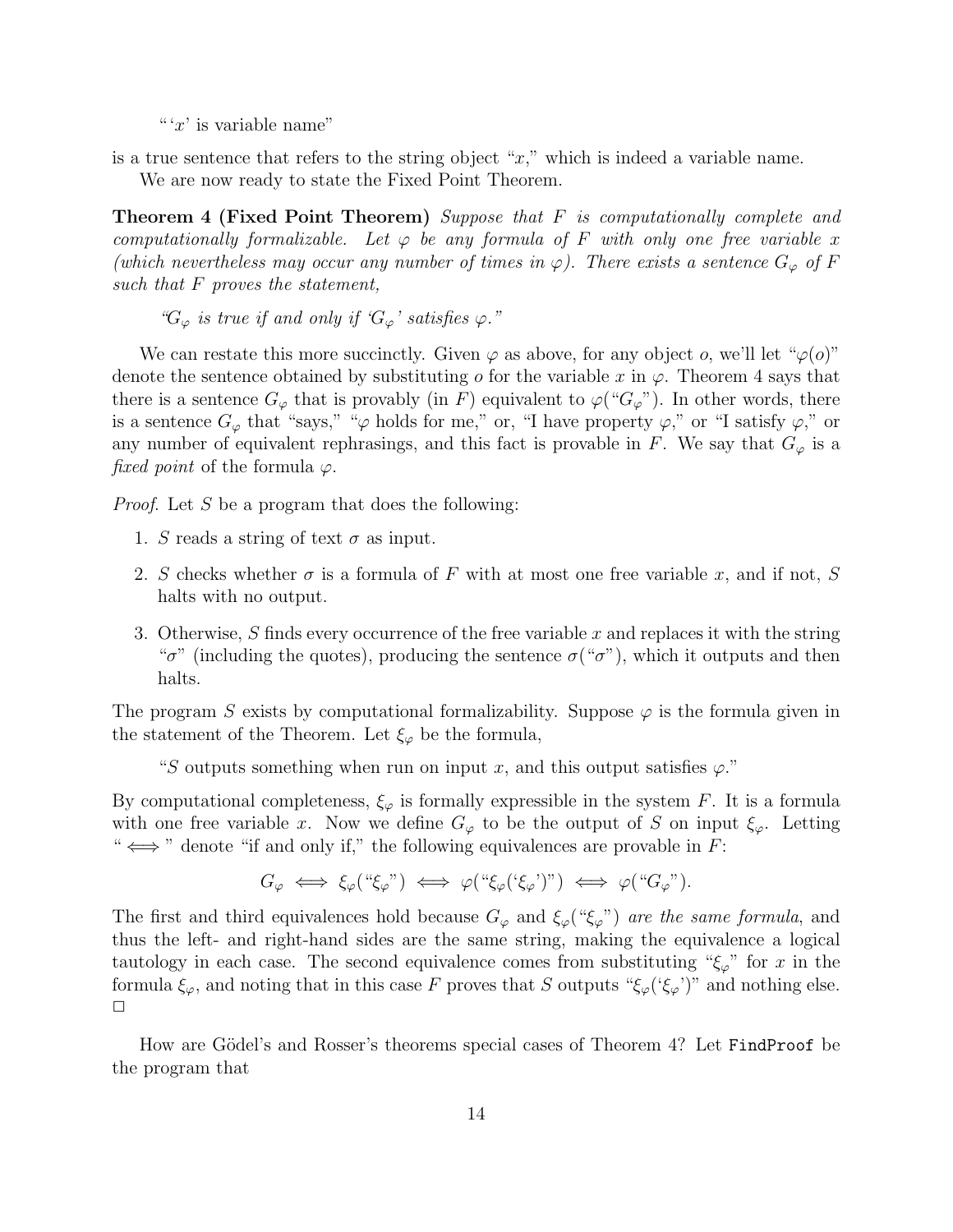- 1. reads as input a formal statement  $\varphi$  in F (given as a text string), then
- 2. looks exhaustively for a proof in F of  $\varphi$ , halts if it ever finds one, or else runs forever.

Then let  $\pi$  be the formula,

"FindProof does not halt on input  $x$ ."

Then  $G_{\pi}$ , which says in effect, "I am not provable," is essentially the Gödel sentence G of Section 4, and the same reasoning we used there also applies here. Likewise, let Rosser be the program that

- 1. reads as input a formal statement  $\varphi$  in F (given as a text string), then
- 2. looks exhaustively for a proof in F of either  $\varphi$  or its negation, outputting "yes" if it ever finds a proof of  $\varphi$ , or "no" if it ever finds a proof of  $\varphi$ 's negation, or else runs forever, not outputting anything.

Then let  $\rho$  be the formula,

"Rosser does not output 'yes' on input  $x$ ."

Then  $G<sub>o</sub>$  is essentially the Rosser sentence R given in Section 7, which says, "A proof of my negation will be found before any proof of me will be found."

We can show more. There was nothing really mysterious or tricky about how we constructed  $G_{\varphi}$  from  $\varphi$ . After a little reflection, it becomes clear that this process can be automated. That is, there is a "fixed point-producing program" FixedPoint which outputs  $G_{\varphi}$  given input  $\varphi$ .

We can get the Second Incompleteness Theorem as a corollary to Theorem 4 for a reasonable, formally reflective (I) system  $F$ . The argument goes like this: Suppose that  $F$  proves  $Con(F)$ . We'll conclude that F is inconsistent. By formal reflection (I) and modus ponens, F also proves the Gödel sentence  $G_{\pi}$  above. So the FindProof program will eventually halt on input " $G_{\pi}$ ." By computational completeness, F must then prove

"FindProof halts on input  $G_{\pi}$ "."

But by Theorem 4 and elementary logic, F also proves

"If  $G_{\pi}$ , then ' $G_{\pi}$ ' is not provable,"

so again by modus ponens, F proves

" ' $G_{\pi}$ ' is not provable,"

which, stated more formally, is

"FindProof does not halt on input  $G_{\pi}$ "."

So we see that  $F$  proves contradictory statements, and hence it is inconsistent.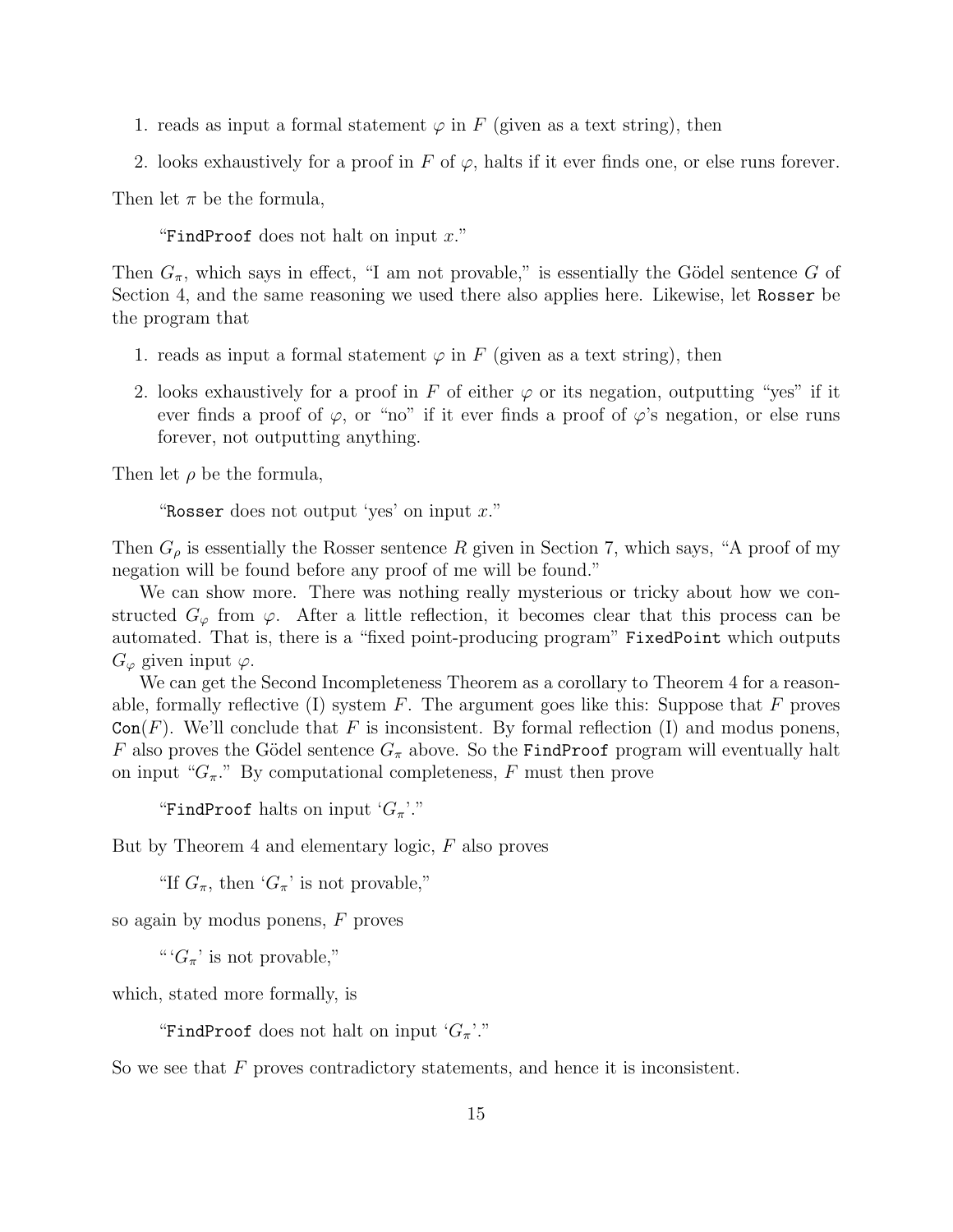#### 8.1 Löb's Theorem

In the 1950s, Henkin asked about the sentence  $G_{\neg \pi}$ , which proudly proclaims, "I am provable."<sup>8</sup> Is this statement provable? There is no easy heuristic to decide this: if  $G_{\neg \pi}$  is provable, then it is true, so there is no violation of soundness. If  $G_{\neg \pi}$  is not provable, then it is false. No problem there, either.

By a subtle and nonintuitive proof, Löb showed that the self-esteem of  $G_{\neg \pi}$  is justified; it is indeed provable.

**Theorem 5 (Löb)** If  $\varphi$  is any statement such that F proves

"If  $\varphi$  is provable, then  $\varphi$  is true,"

then F proves  $\varphi$ .

The statement,

"If  $\varphi$  is provable, then  $\varphi$  is true"

is as close as one can get to formally stating in  $F$  that  $F$  is sound—at least with respect to  $\varphi$ . So one implication of Löb's theorem is that F cannot prove such a soundness assertion, except in the trivial case where F already proves  $\varphi$ .

The proof uses the Fixed Point theorem together with some additional reasonable properties of F and the program FindProof. Let Prov be the formula, "x is provable (in F)," or more precisely, "FindProof halts on input  $x$ ." The basis of all our assumed properties is that the FindProof program is written in a reasonably transparent way, and that  $F$  can thus prove some basic facts about the behavior of FindProof (which, incidentally, are true by virtue of the rules for proving theorems in  $F$ ). The first property follows immediately from computational completeness alone and does not depend on how FindProof is written:

**Adequacy.** For any sentence  $\varphi$ , if F proves  $\varphi$ , then F also proves Prov $(\varphi)$ .

This is because if F proves  $\varphi$ , then FindProof halts on input  $\varphi$ , and hence F proves this fact, i.e.,  $\text{Prov}(\varphi)$ .

The other two properties do not follow from computational completeness alone, but they are still reasonable, and they hold for all the formal systems mentioned before, provided FindProof is written in a perspicuous fashion. The next one says that  $F$  is strong enough to formalize the Adequacy property above, and to capture the reasoning used to show it.

**Formal Adequacy.** For any sentence  $\varphi$ , the sentence,

 $\operatorname{`Prov}(\varphi) \to \operatorname{Prov}(\operatorname{Prov}(\varphi))$ "

is provable in F.

In other words, F proves,

 $8-\pi$  is the negation of  $\pi$ , i.e., the formula, "FindProof halts on input x."